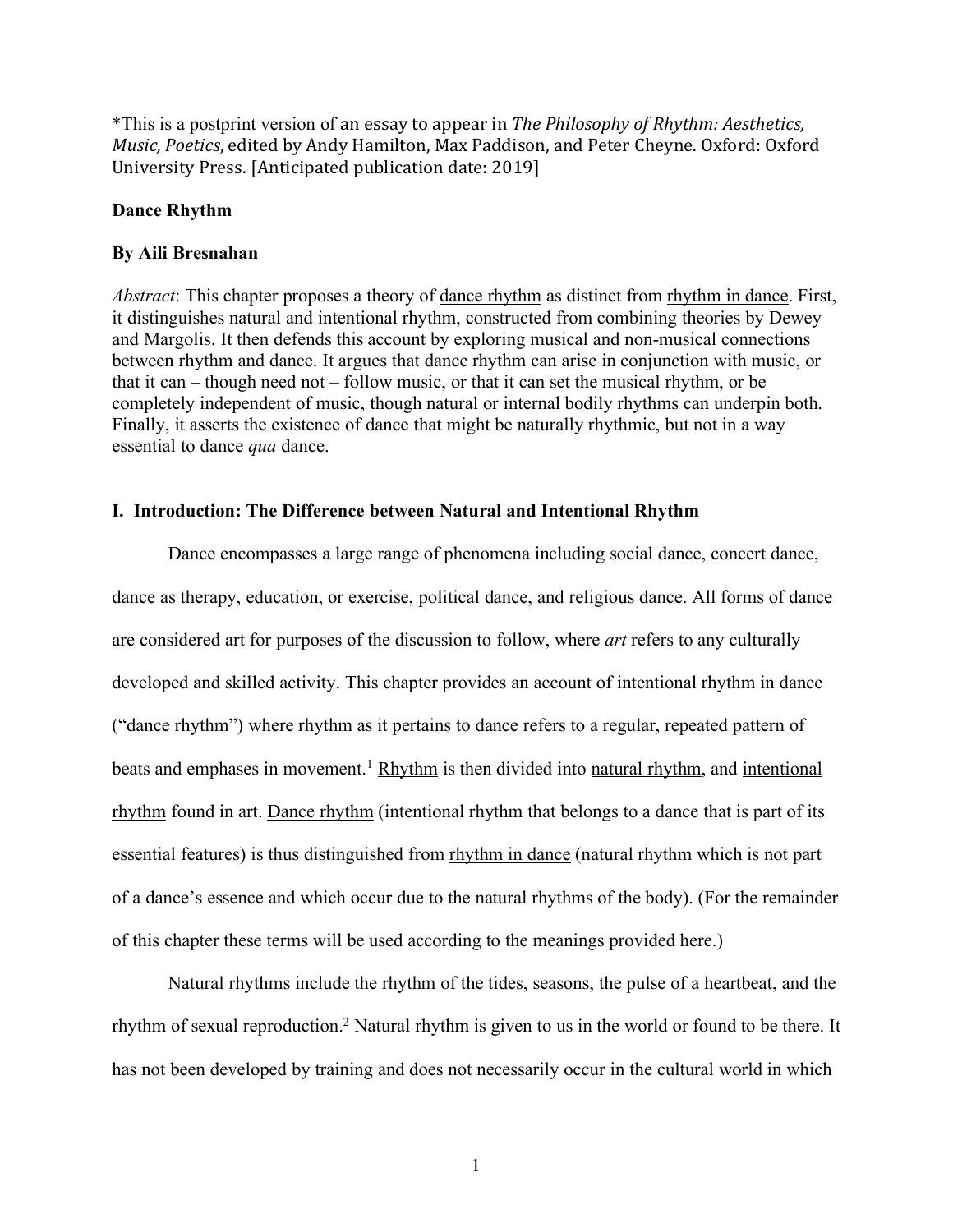dance, music, and poetry are distinct practices with varying methods of teaching and performance. In the human person natural rhythm means rhythm at the level of human biology, as Margolis argues – though he might not agree that what he calls a encultured human person can ever act at the biological level alone.<sup>3</sup> Thus rhythm in dance captures the idea that a dance might have natural rhythm from a dancer's breath or pulse, without this contributing to the dance's distinctive features. *Qua* dancer, these do not count as dance rhythms unless they are focused on or enhanced by the thought process of an encultured *person*.

This chapter takes its cue from Dewey's view of art as intentional transformation, and Margolis' sense that this transformation is by the culture-influenced self. Dewey considers a child learning to cry on purpose to get a parent's attention. Since "the relation between doing and undergoing is perceived" rather than merely a "blind" expression this means that "there is now art in incipiency", he writes. "An activity that was 'natural'—spontaneous and unintended—is transformed because undertaken as a means to a consciously entertained consequence. Such transformation marks every deed of art". <sup>4</sup> Dewey argues that what makes the new kind of crying *art* is that it is performed with the agent's awareness of its role in human intercourse.<sup>5</sup> However, this chapter rejects the thorough-going Intentionality with a capital "I" that Margolis champions, where the actions of persons are understood primarily as those of cultural agents rather than as individuals. <sup>6</sup> Transformation is a metaphysical transformation of the natural into the artistic, through awareness and purposes of the artist in a cultural context. It is thus more deeply rooted in artistic practice than Danto's transfiguration of the commonplace.

This account of intentionality differs from that of Langer, for whom the ordinary is transformed into art by the creation of symbolic forms of human feeling. In contrast, this chapter acknowledges that social dance involves transformative intentionality as well; dance rhythms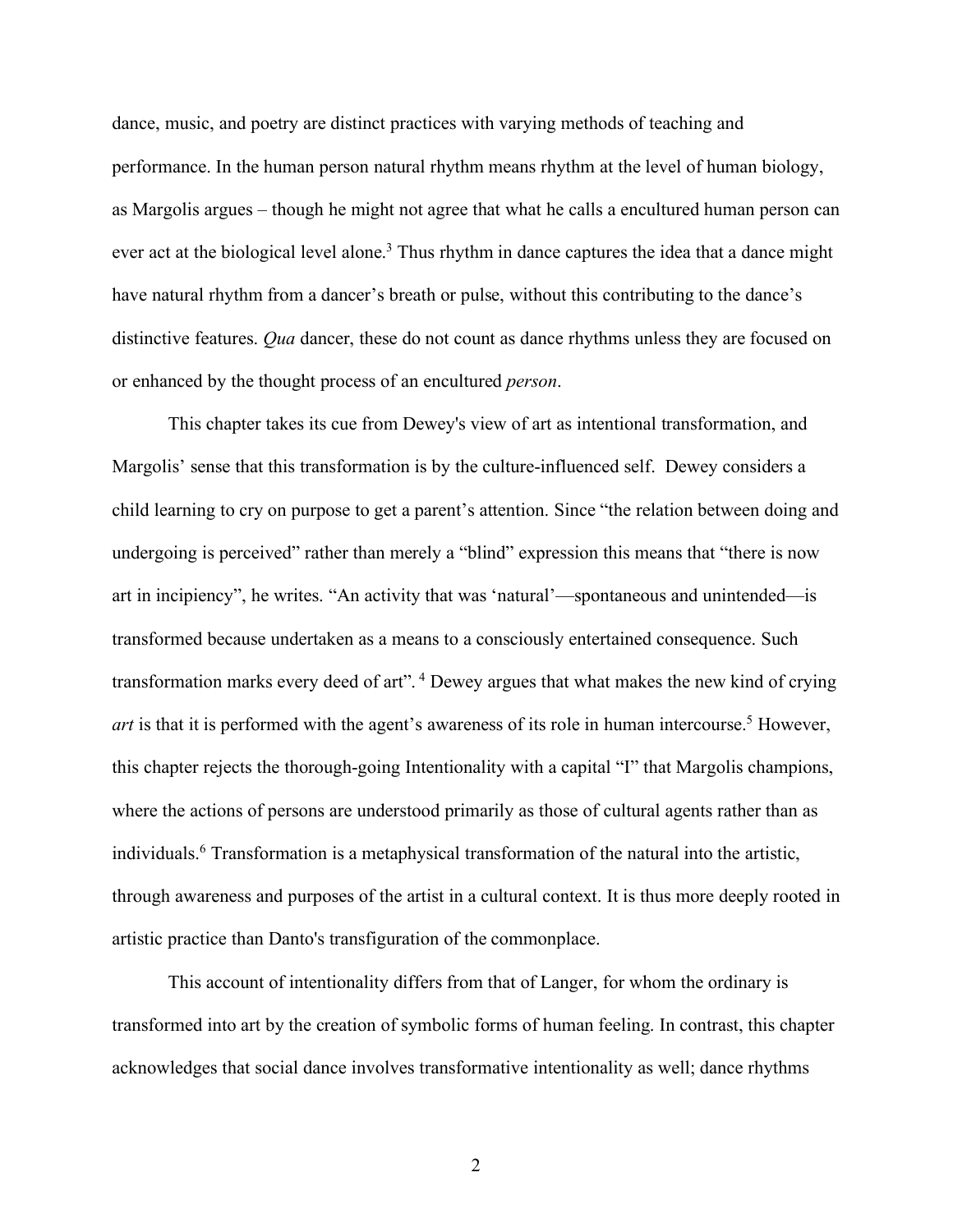occur in both high art dance and in other forms.<sup>7</sup> Intentional rhythms are those created by human persons to develop, diversify or attend to the range of natural rhythms, for purposes reflecting the particular genre of art. Though constructed or person-made, room is allowed for intentional rhythms of proto-persons in the animal kingdom. Natural, bodily rhythms are also transformed by dancers into ones serving artistic, social or other purposes.<sup>8</sup>

When dance self-consciously transforms ordinary movement, reflexively listening to and responding to natural, bodily rhythms, it is showing something implicit, of which audience and dancers are not normally aware. The task dances of the Judson Dance Theater, where a performer came onstage, made and ate a sandwich and walked off, had the rhythm of eating and of walking – not stylized, but part of the postmodern dance movement, seeking to eliminate the division between art and life. My claim is that the intention of focusing on sandwich-making as dance transforms mere movement, and transforms natural rhythm into dance rhythm if the dance encourages focus on natural rhythm *as* dance rhythm. This is what I mean by intentionality – pragmatism in philosophy, and the postmodern movement in art, has meant that appreciating ordinary experience can transform the natural elements of human life and experience into art. It may transform it into a unified and heightened experience (Dewey), in a cultural world with culturally developed capabilities and practices (Margolis), or it may focus attention upon the aesthetic value of the ordinary (postmodernism). Thus the Judson Dance Theater dance is no longer just the making of a sandwich and its movement should not be interpreted as such. Rhythms not there to be attended to are rhythm in dance but not dance rhythm – for instance if the intended focus was the sandwich-making rather than the rhythm of walking to the table.

This account of dance rhythm is humanistic in holding that the human act of converting mere movement to dance transforms natural into intentional rhythm. Dance rhythm is thus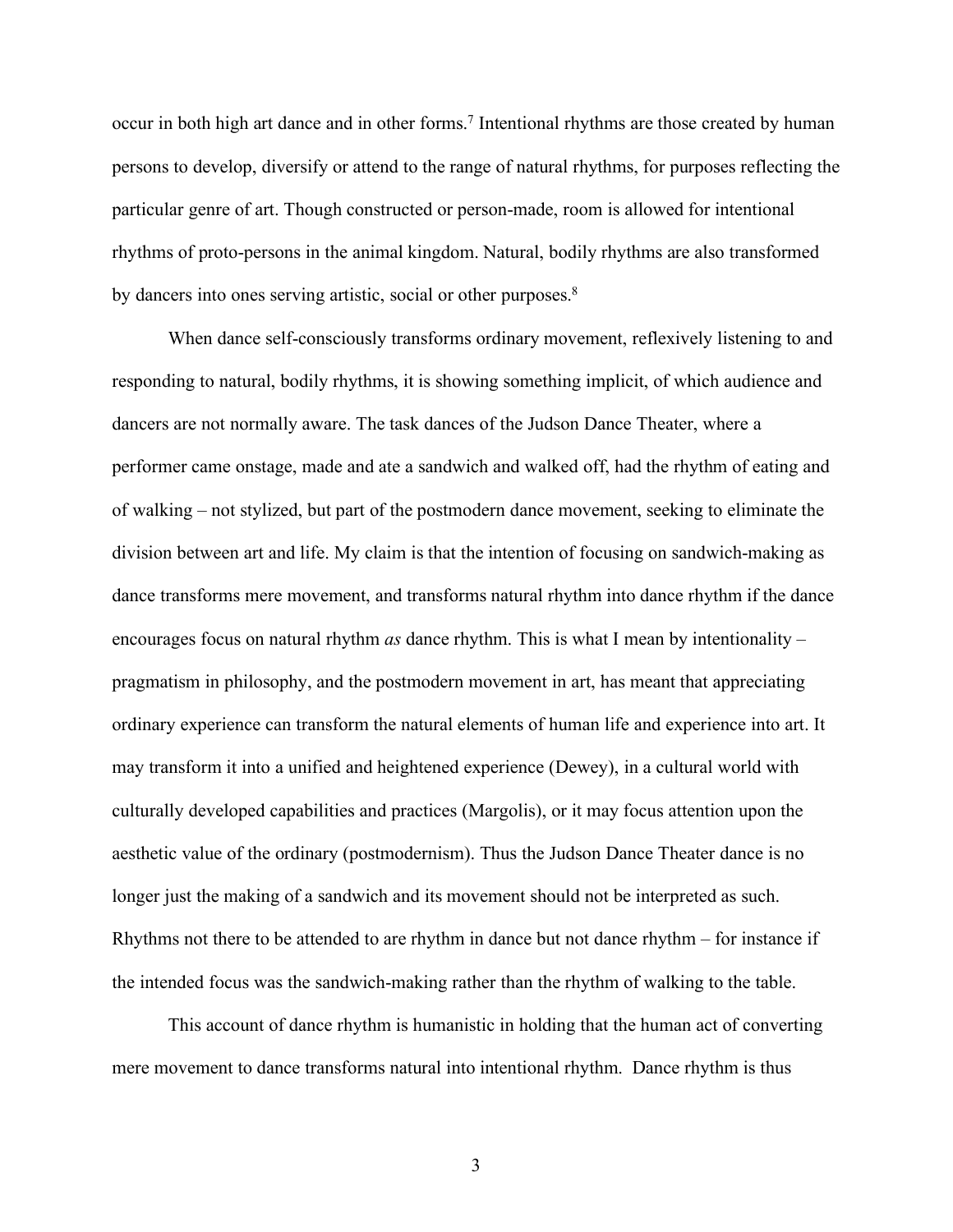similar but not identical to Hamilton's dynamic, humanistic sense of rhythm as "order-inmovement" in which perceivable "accents are imposed on a sequence of regular sounds or movements".<sup>9</sup> The account presented in this chapter separates natural rhythm from intentional rhythm in order to isolate the underpinnings and connections between mere sound and mere movement before they have been transformed into music and dance. There is an organic connection between music and dance at sound and movement levels, and this would be overlooked if natural rhythm were not addressed.

We now explore some of the rhythmical connections that exist between music and dance, highlighting the intentional/natural rhythm distinction.

# **II. Musical Connections**

Dance and music are intimately connected, and it is often hard to tell whether there is a dance-music synthesis; or whether the dance is following the music, or vice versa. This essay holds that, in all three cases, the type of rhythm is intentional insofar as it occurs in dance and music *qua* dance and music. Any types of natural rhythm that underlie the dance or music are contingent upon movement and sound, rather than upon movement transformed through human intentionality into dance, or sound similarly transformed into music.

First, there are dance-music syntheses and collaborations where the components are in tandem or in combined practice. In the West, for example, dance occurs together frequently with music (baroque music and dance, or the waltz). Indeed, Western dance and music were originally integrated, and their separation a later development. Most dance scholars place Western dance's origin in Ancient Greek rituals that integrated religion, theatre, and music.10 In non-Western countries such as those in Latin America, dance and music also arose together. Dance-music syntheses occur in social dance, competition, and in concert dance that emerged from social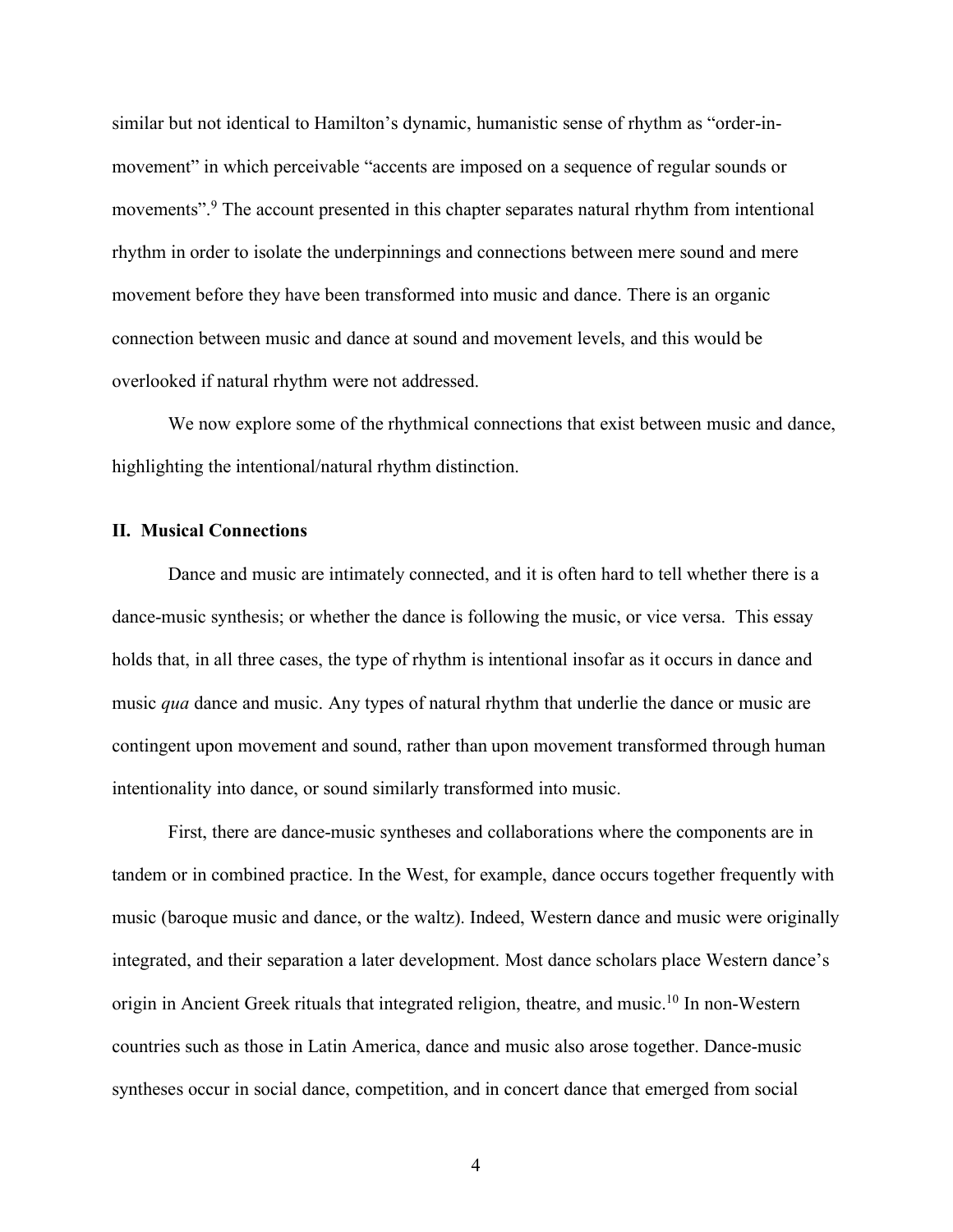dance. Samba, tango and salsa are all heavily intentional rhythm-infused forms of dance embedded in a clear and identifiable musical style, essential to their national cultures.<sup>11</sup> In these dance-music syntheses, rhythm is intentional rather than natural; dancers and musicians have integrated these artforms in a purposeful way.

Second, dance is often set to music, and following the music can be an object. As in social dance, a dancer must dance on the beat, and the simplest kinds of dance to perform are to or with music that has a regular, metric, rhythmic pattern (as in a country square dance). Indeed, dancers often choose music that makes them want to dance, and often this is music that has an intentional, recognizable, and repeated structure of beats and emphases in sound. When dance follows this type of music it is certainly dance rhythm as defined above. Following the music is more difficult where complex rhythms, such as those by Stravinsky, Cage, or Webern, are involved – as in the choreography of Jiří Kylián who set *Symphony of Psalms* and *Svadebka* to Stravinsky, and *Stepping Stones* to Cage and Webern. It can assist the audience to both perceive the intentional rhythms of the music in an enhanced visual rather than auditory way, as well as to see the new dance rhythms that result.

Some forms of dance interact with music. In African dance-music syntheses or collaborations, for example, the master drummer is in charge of leading improvisations, influenced by feedback from the dancers.<sup>12</sup> Thus even when dance follows music there may be a dynamic relationship. Again, this decision to follow a repeated pattern of beats and emphases is part of the intentionality that is inherent in dance rhythm.

Finally, there are also dance-music syntheses and collaborations, such as in jazz, where the band follows the chorus and tap dancers rather than the other way around.<sup>13</sup> Some large, classical ballet companies have orchestras that are expected to follow the dancers. This seems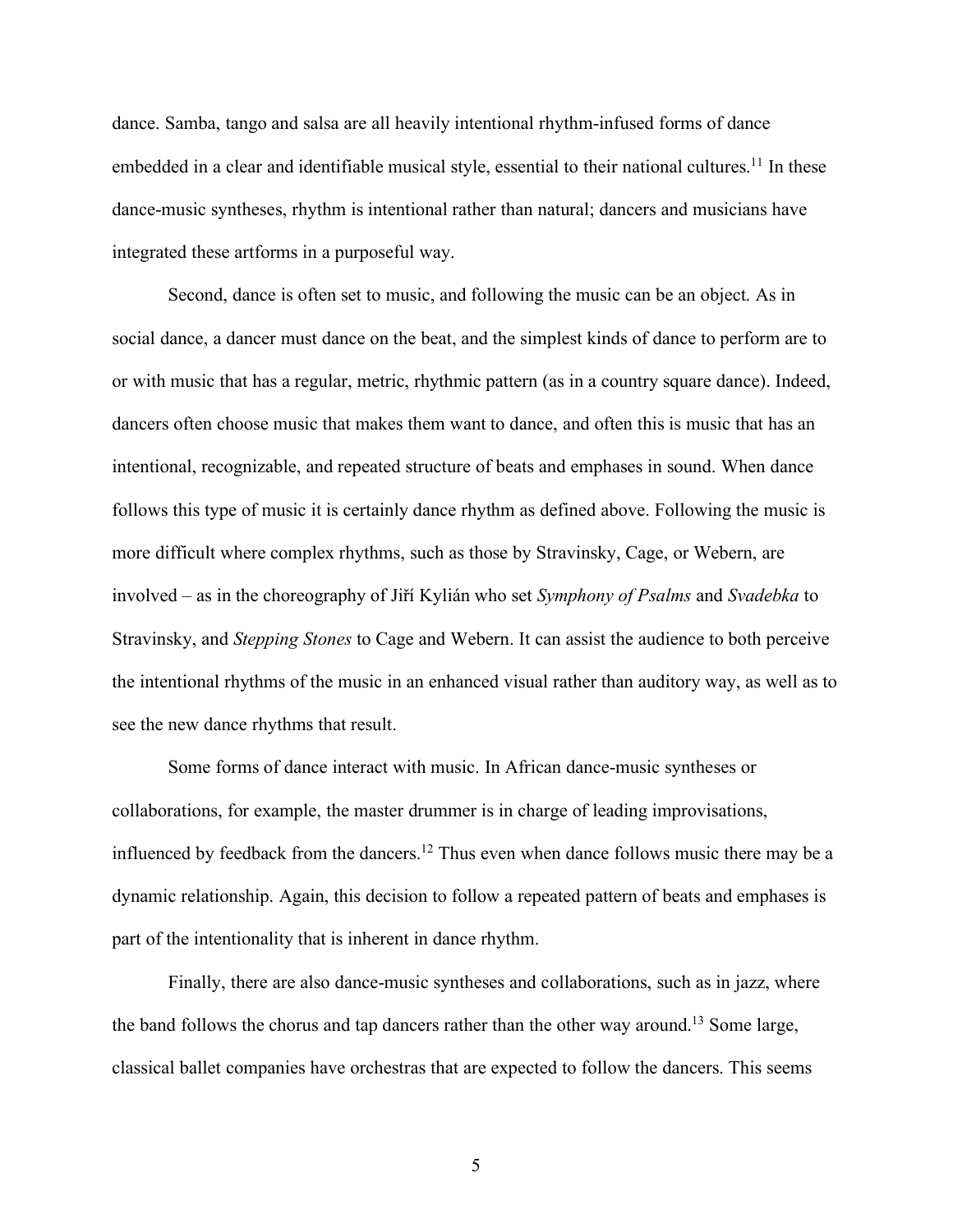also to be true in the many cases where musicians serve as accompanists to the dancers in a supporting role.

The vast majority of dance-music syntheses and collaborations do feature intentional rhythm, and the idea of a dance-music piece with only natural rhythm but no dance rhythm or music rhythm in it strains credulity, especially because music rhythm, as mentioned earlier, may not require that the pattern of beats or emphases repeat. We leave the possibility of nonmusically rhythmic music for another occasion.

# **III. Dance Rhythm Need Not Be Connected to Music**

Dance transforms internal bodily rhythms – pulse, heartbeat or breathing, or a natural walking pace – into dance rhythms, in the way that Dewey and Margolis consider characteristic of art. It also uses natural rhythms of the tides, rainfall or falling leaves or snow – Native American rain dance simulates the pounding of rain, and thunder. Contemporary dance often focuses on internal bodily rhythms, to develop them into dance movements understood viscerally and kinesthetically. Dance scholar Sondra Fraleigh notes that early 20<sup>th</sup> century modern dance made much use of breath rhythm, notably through the teaching of Doris Humphrey.<sup>14</sup>

The rhythm of these natural breaths is transformed into art, or dance rhythm, by focusing on the rising and falling of one's chest, and representing breaths in movement that encompasses other parts of the body. The regular pulse of a dancer's resting heartbeat might be the impetus to begin a slow, steady movement that accelerates as she dances, possibly in syncopation with the body. A dancer might set a baseline with her feet that mirrors bodily pulse and then counter it with the upper body. Likewise, a dancer might breathe in a certain way while still, then accelerate rhythmic movements as his breath quickens. Or he may keep the original rhythm of resting breath in his bodily movements even while his breathing rhythm changes. A dancer might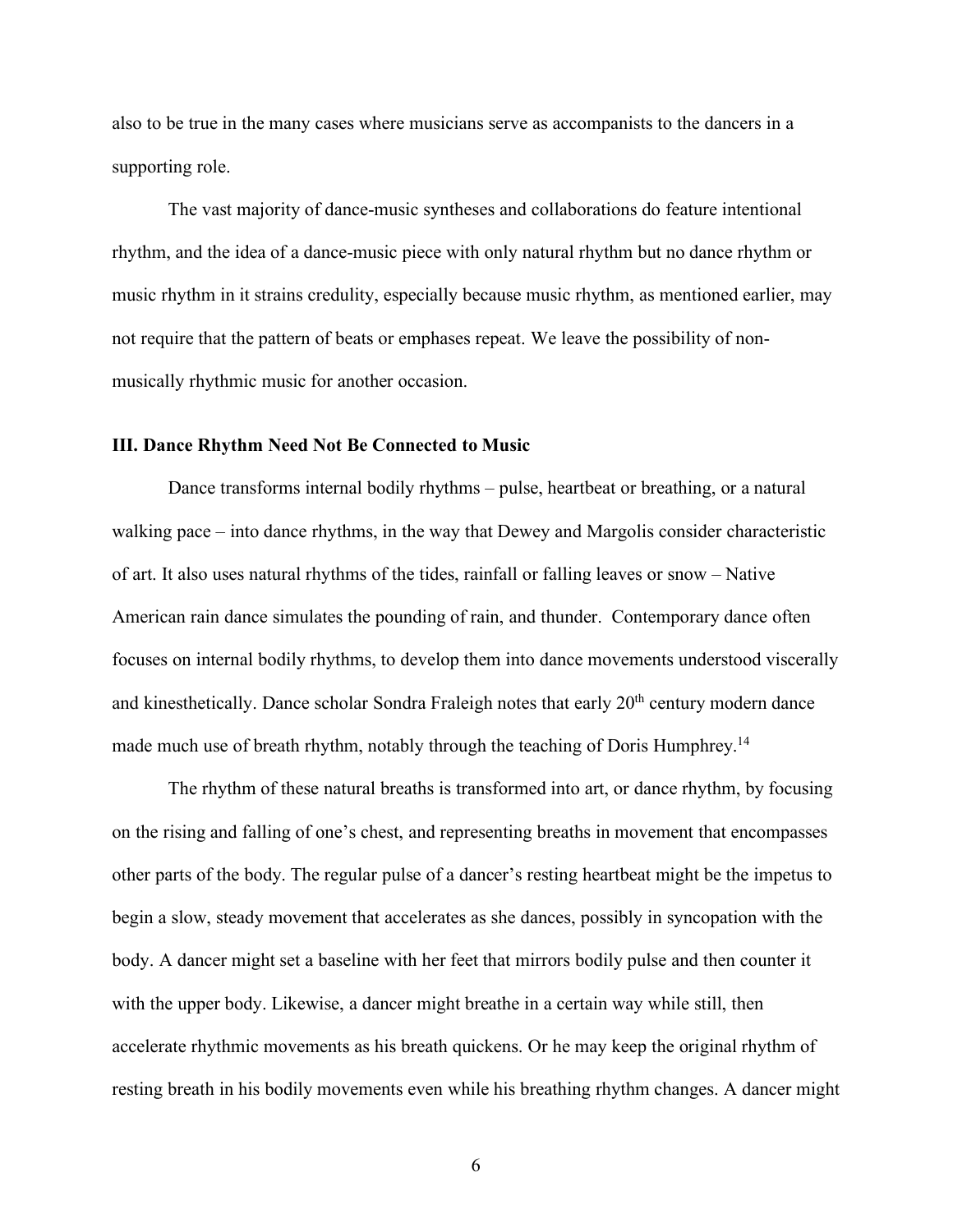also look for rhythmic inspiration in the ebb and flow of waves against the shore, moving in a pattern that represents the feeling of their movement with his arms and legs, perhaps rolling on the floor in the way the waves collect and roll energy and small stones and shells. Thus the dance might end up a dance rhythmic variation on the natural rhythms of pulse, breath, or the movement of the waves and tides.

Dance in which natural or cosmic rhythms are focused on, or revealed, has been part of spiritual and religious practice in both Western and non-Western cultures. Ellis reports that early Christians danced as part of their religious practice.<sup>15</sup> The Indian dance of the Siva seeks to align human dancing with that of the gods, in turn maintaining the movement of the cosmos.<sup>16</sup> One might ask how a dancer can know or intuit the rhythm of the cosmos and the gods in order to align with them, but dance creation is often a mystical process. Planetary movement might be represented in a rhythmic 360-degree rotation of torso, arms, head and legs.

In music and poetry also, transformation of internal bodily rhythms can create music rhythm and poetic rhythm. Music transforms the energy of waves and the sound they make when they break upon the shore. In poetry, the rhythm of speech might already have stops, starts, and breaks that are dependent upon and also transform the breaths people need to take to say a phrase. The same may be inferred for musicians who play wind instruments or who sing. Thus it may be that dance rhythm, music rhythm, and poetic rhythm are connected to similar internal bodily or natural rhythms. Dance rhythm is also caused by music rhythm or poetic rhythm in the sense that it follows or represents these rhythms.

In the early 20<sup>th</sup> century Jacques-Dalcroze promulgated the ideas that music relies on internal bodily rhythms and that movement, gymnastics, and dance could help musicians to learn their own rhythms rather than relying on external rhythms set by a music teacher or score. <sup>17</sup> His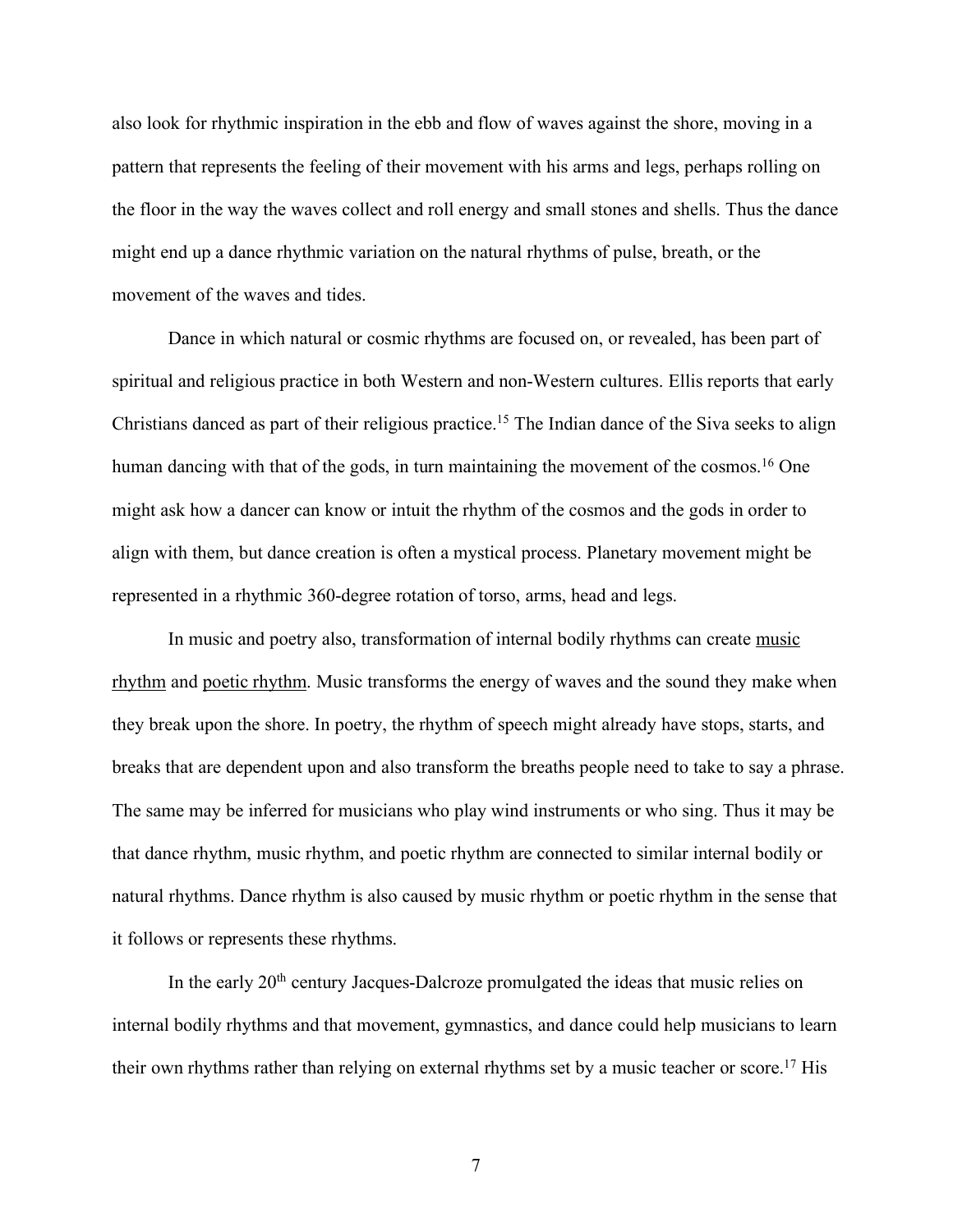movement training method for musicians was called "eurhythmics", and it was used to develop both rhythmic ability and expressivity. First, a music student needed to register the rhythms of the human body.18 For a musician to reach the highest level of artistry, however, her body had to transform these rhythms into an expressive art even while maintaining a natural effect in their expression.<sup>19</sup> Thus Jacques-Dalcroze believed that musicians should experience their own natural bodily rhythm in order to create intentional rhythm in performance. These intentional rhythms, this chapter holds, thereby become music rhythms through intentional variegation and enhancement under the rules of the genre of music in which it takes place.<sup>20</sup>

Even if music and dance are connected at their originating root level of the natural, or of an earlier point in history where they were synthesized, they can develop and change enough from there throughout time to be relations rather than clones. In 1913, for example, Mary Wigman performed *Hexentanz* without music. Merce Cunningham was also known to rehearse his dancers without any music and then add the music later (even as late as the initial performance). He did this so that dancers would not dance *to* the music in the sense of following it.21 Emanuel Gat's *Silent Ballet* is a recent (2008) example of a dance that occurs in silence. Dancers often create dances without music. Establishing that dance rhythm can occur without music is not yet to establish, however, that dance can eschew intentional rhythm altogether. The next question to be addressed is whether there can be such a thing as dance without dance rhythm.

#### **IV. Dance without Dance Rhythm**

This section now claims that dance can lack dance rhythm if it fails to have intentional regular, repeated pattern of beats and emphases in movement, even though there is some unavoidable natural rhythm in the dance due to internal bodily rhythms. In Balkan and in Greek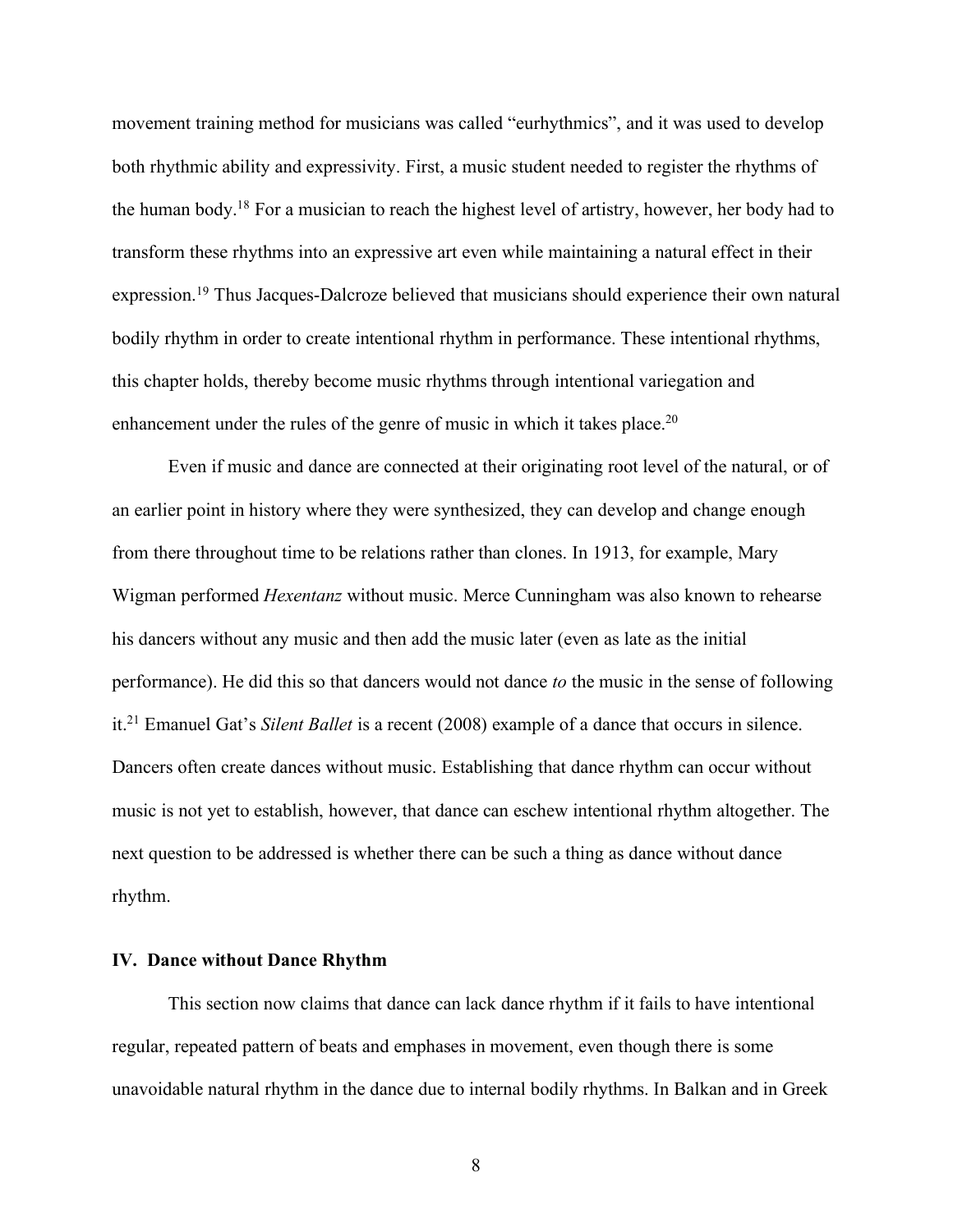dancing, for example, some dances start with a long piece of instrumental music that has no identifiable beat and that is both slow and uneven enough metrically that the dance movement to it might be non-dance rhythmic. There might also be dance that follows funeral wailing that does not have a repeated, intentional dance-rhythmic structure; likewise dance movement that followed free-style poetry.22

Another example might be Steve Paxton's contact improvisation, a form of creative contemporary dance with the primary aim of transferring energy and movement dynamics between dancers and developing new movements in concert. Contact improvisation requires no explicit adherence to a pattern of beats and is free enough to allow any participant to move however they please in contact with another person. It is not clear that dances created in this way must be intentionally rhythmic.

A dancer can create a movement with a primary purpose that includes avoiding intentional repeated pattern of beats or emphases. There would still be rhythms of dancers' breath and walking, but these would be unintentional and incidental. Thus Lauri Stallings and glo's *And All Directions I Come to You*, for Creative Time's Drifting in Daylight event in New York City, 2015, aimed to interrogate how we associate with one another in public space in "a constant flow of intuition and place…by letting time happen to offer emancipatory moments and a gathering among strangers...".<sup>23</sup> Intentional repeated patterns of beats were not a primary concern. Thus one can find dances that lack the sort of dance rhythm proposed by this chapter, in which rhythm is either changed in some way from its natural state or the primary purpose of the dance is to highlight its rhythmic nature. It follows that dance rhythm is not a necessary condition for dance writ large, although there may be rhythm in dance that is unavoidable due to dancers' identity as both persons and biological organisms.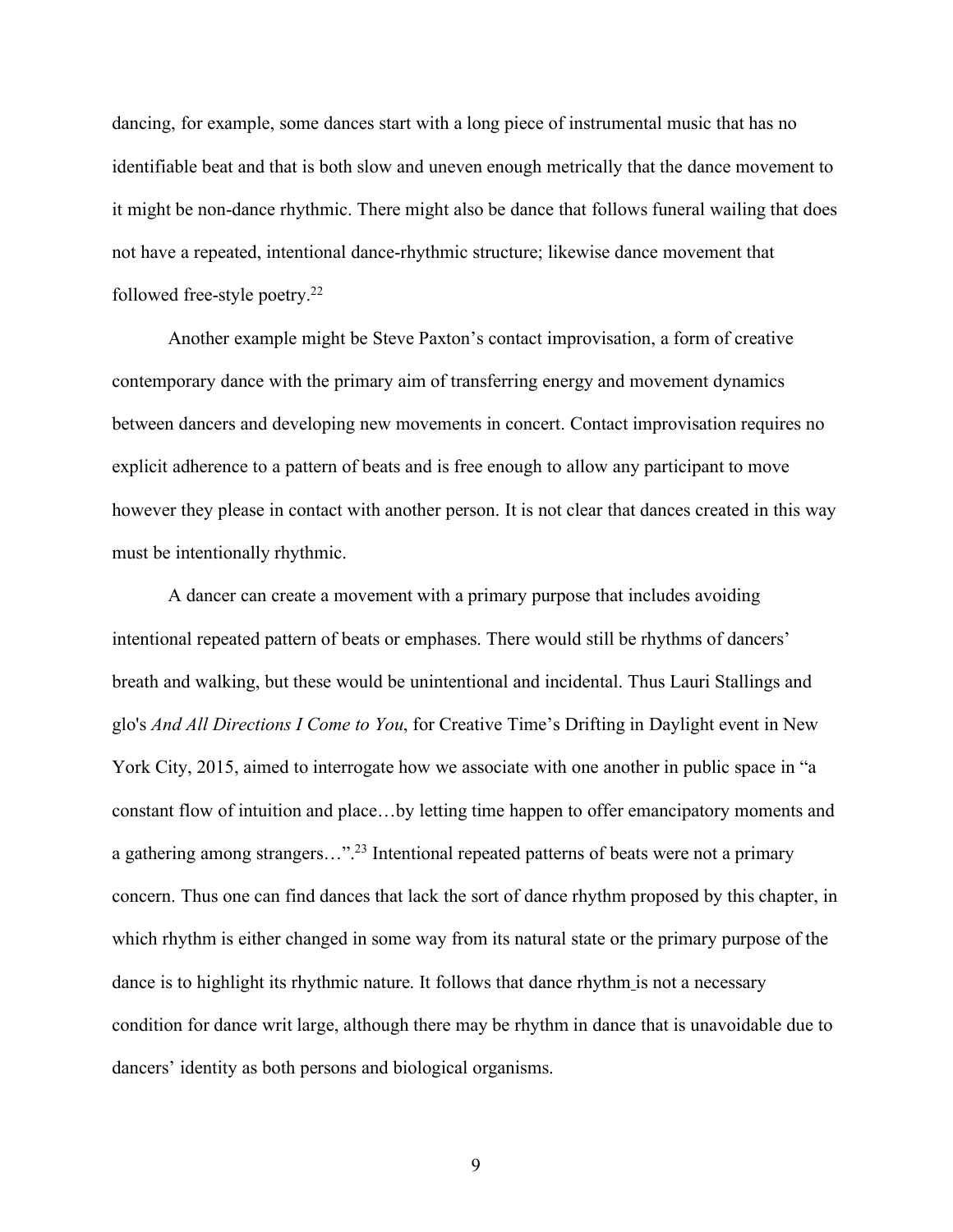In conclusion, the primary theory of rhythm advocated by this chapter is the concept of dance rhythm, a sort of rhythm that is not simply the rudimentary kind found in the processes of the natural world, the truth of which has been shown through the use of danceworld examples. Dance is a minded activity of the human person that has social, political, entertainment, and artistic human purposes that can and does involve the use of rhythm. There is no dance at the level of biology only, and no dance rhythm at that level. Neither must dance, *qua* dance, involve dance rhythm, since dance is a kind of activity that can, but that need not, include intentional, repeated patterns of beats or emphases in movement. Finally, dance exists that has contingent and non-essential elements that may have natural rhythm as defined earlier. When it does this is merely rhythm in dance.

#### REFERENCES

Bond, K.E. (2013), "Recurrence and Renewal: Enduring Themes in Children's Dance", in Hagood, T.K., and Kahlich, L.C., eds*. Perspectives on Contemporary Dance History: Revisiting Impulse, 1950-1970*, Youngstown: Cambria Press, pp. 161-192.

Bresnahan, A. (2015), "How Artistic Creativity is Possible for Cultural Agents", in *Pragmatism, Metaphysics and Culture: Reflections on the Philosophy of Joseph Margolis*, Grube, D-M., and Sinclair, R., eds. *Nordic Studies in Pragmatism 2*, Helsinki: The Nordic Pragmatism Network, pp. 197-216.

Chasteen, J.C. (2004), *National Rhythms, African Roots: The Deep History of Latin American Popular Dance*, Albuquerque: University of New Mexico Press.

Coomaraswamy, A. (1918), *The Dance of Siva: Fourteen Indian Essays*, New York: The Sunwise Turn Inc.

Dewey, J. (2005/1934), *Art as Experience*, New York: Perigree.

Ellis, H. (1976), "The Art of Dancing", *Salmagundi*, 33-34, pp. 5-22. Originally published in H. Ellis (1923), *The Dance of Life*, Boston: Houghton Mifflin Co., pp. 34-63.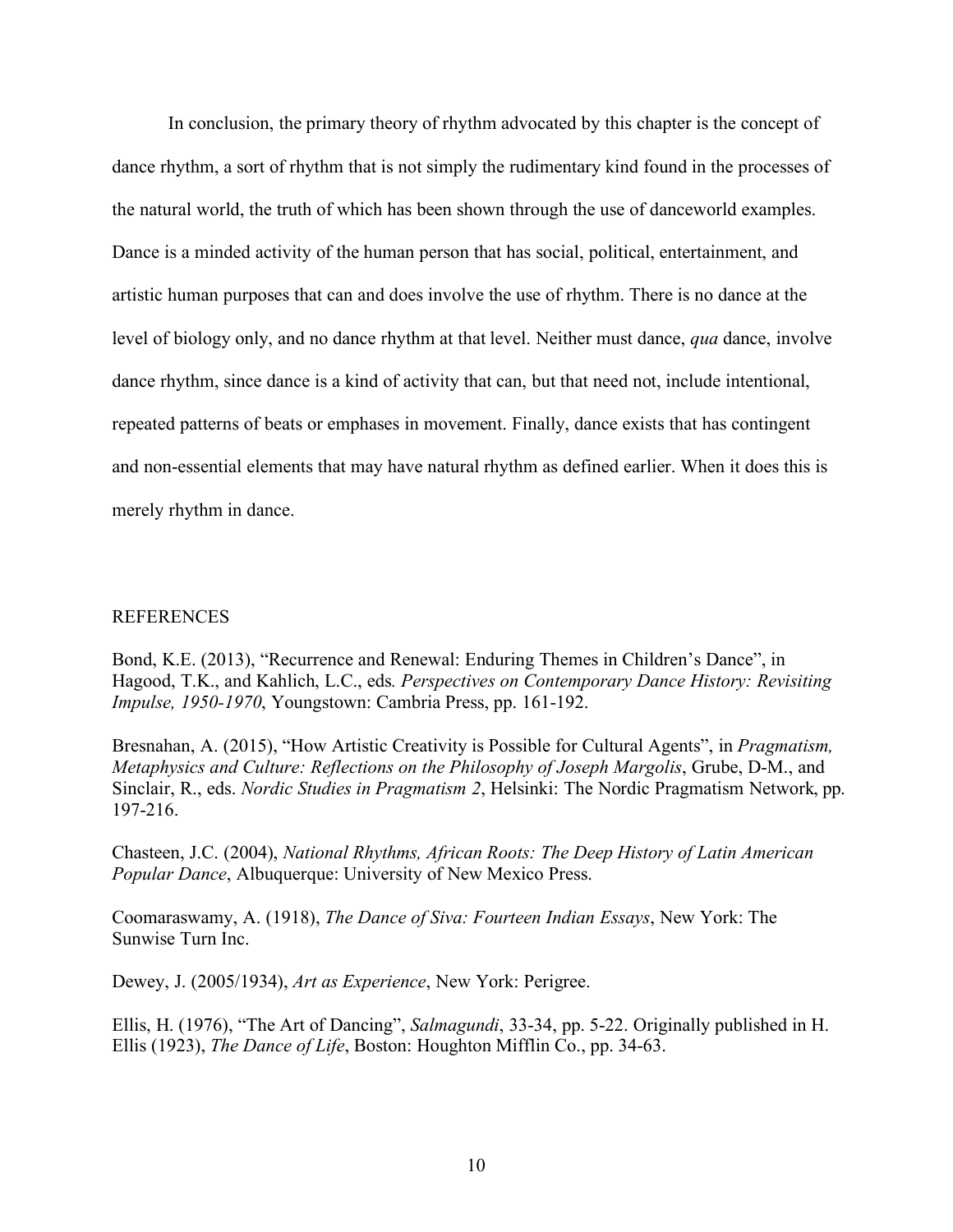Hamilton, A. (2011), "Rhythm and Stasis: A Major and Almost Entirely Neglected Philosophical Problem", *Proceedings of the Aristotelian Society*, CXI (I), pp. 25-42.

Jacques-Dalcroze, E. (1921), *Rhythm, Music and Education*, Rubinstein, H.F., trans. New York: G.P. Putnam's Sons.

------------------------- (1980/1930), *Eurythmics, Art and Education,* Rothwell, F., trans. New York: Arno Press.

Jowitt, D. (2014), "Modernism: Modern Dance", in Kelly, M., ed. *The Encyclopedia of Aesthetics, Vol. 4*, New York: Oxford University Press. pp. 374-378.

Kostelantz, R., ed. (1998), *Merce Cunningham: Dancing in Space and Time*, Chicago: Chicago Review Press.

Langer, S.K. (1953), *Feeling and Form: A Theory of Art developed from Philosophy in a New Key*, New York: Charles Scribner & Sons.

Louppe, L. (2010), Poetics of Contemporary Dance, Gardner, S., trans. Alton: Dance Books. Originally published as *Poétique de la Danse Contemporaine,* Brussels: Contredanse, 1997.

Malone, J. (1996), *Steppin' on the Blues: The Visual Rhythms of African American Dance*, Urbana and Chicago: University of Illinois Press.

Mathur, N. (2002), *Cultural Rhythms in Emotions, Narratives and Dance,* New Delhi: Munshiram Manoharlal Publishers.

Margolis, J. (1995), *Historied Thought, Constructed World: A Conceptual Primer for the Turn of the Millennium*, Berkeley: University of California Press.

http://www.contempaesthetics.org/newvolume/pages/article.php?articleID=273&searchstr=maxine+sheet s-johnstone, accessed 2015.

 

 $<sup>5</sup>$  Ibid.</sup>

<sup>1</sup> For an alternative account of rhythm in dance see Sheets-Johnstone, M. (2005), "Man Has Always Danced: Forays into the Origins of an Art Largely Forgotten by Philosophers", *Contemporary Aesthetics*  3 [online]. Available from:

 $2$  See Dewey (2005/1934), pp. 153-155.

<sup>3</sup> See Margolis (1995), p. 224.

 $4$  Dewey (2005/1934), p. 65.

 $6$  But see Bresnahan (2015).

 $7$  See Langer (1953).

<sup>8</sup> See Bond (2013), p. 178.

<sup>9</sup> Hamilton (2011), pp. 26-27.

 $10$  See Jowitt (2014), and Hamilton (2007).

<sup>11</sup> See Chasteen (2004).

<sup>12</sup> Malone (1996), pp. 14-15.

<sup>13</sup> See Malone (1996), p. 94ff.